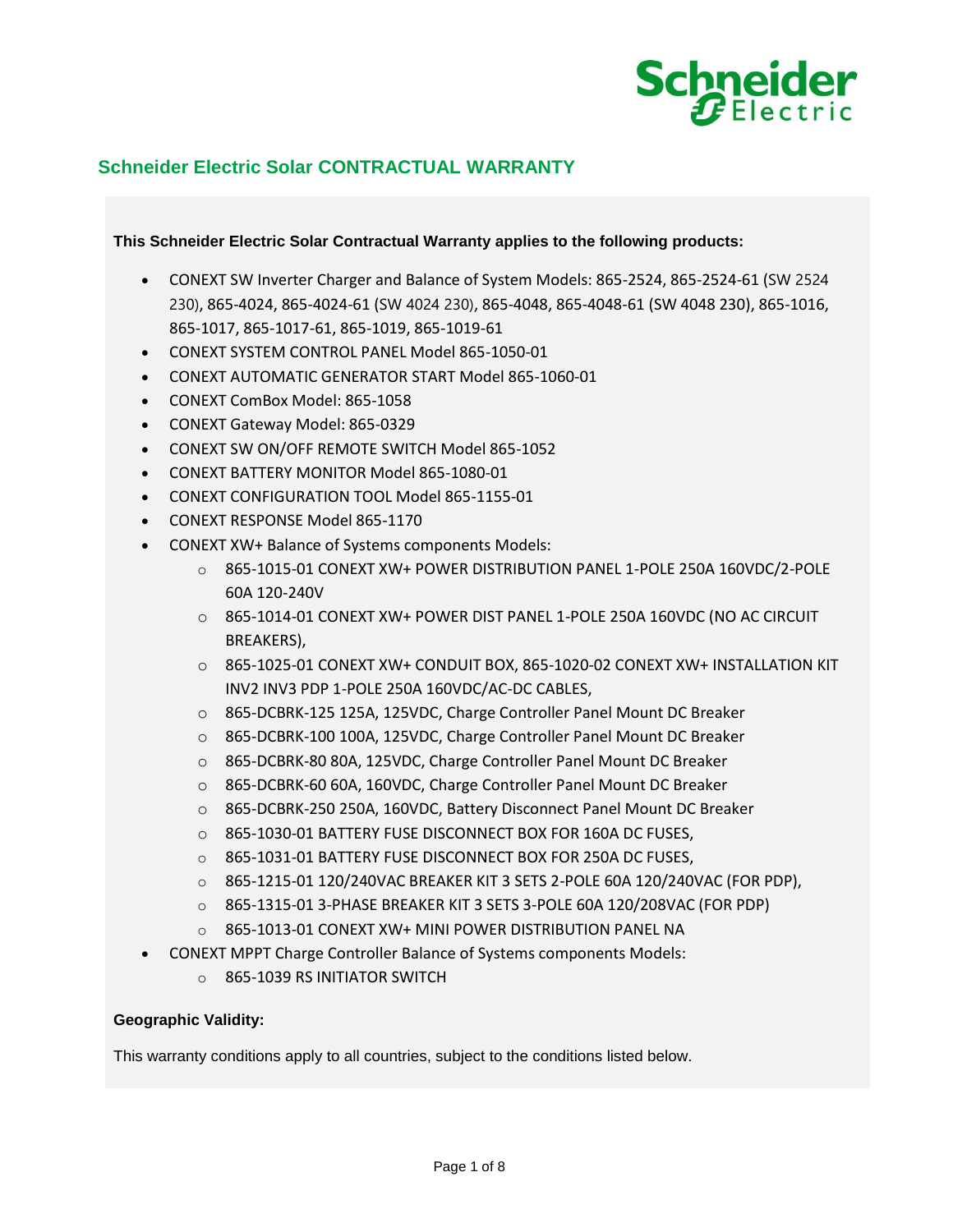

The warranty coverage (Warranty Return and Repair Process) varies depending on the installation site of the Product.

Primary Support Countries and Locations:

Australia, Canada, France, Germany, Italy, Japan, Singapore, Spain, Thailand, United Kingdom, United States of America (excluding their associated islands and overseas territories)

Secondary Support Countries and Locations:

Argentina, Colombia, Denmark, Dominican Republic, Egypt, Finland, Haiti, Hungary, Iceland, India, Indonesia, Ireland, Kenya, Lebanon, Malaysia, New Zealand, Nigeria, Norway, Pakistan, Philippines, Portugal, Puerto Rico, South Africa, Sri Lanka, Sweden, Taiwan, Turkey, Ukraine, United Arab Emirates (excluding their associated islands and overseas territories)

### **Warranty Duration:**

- One (1) year, unless applicable law requires a longer period, in which case it will be that period of time.
- You may obtain an additional promotional one (1) year of warranty, for a total of two (2) years, provided that You register Your Product within six (6) months from the date of the Schneider Electric Solar commercial invoice via the instructions provided. Additional information can be found at [http://solar.schneider-electric.com/product-registration.](http://solar.schneider-electric.com/product-registration)

**"Schneider Electric Solar"** means the following Schneider Electric solar entities:

- Schneider Electric Solar Inverters USA, Inc.
- Schneider Electric Solar Inc.
- Schneider Electric Solar Australia Pty Ltd
- Schneider Electric Solar Spain S.A.
- Schneider Electric Singapore Pte Ltd.
- SCHNEIDER ELECTRIC SOLAR INDIA PRIVATE LIMITED
- Schneider Electric Solar (Thailand) Co. Ltd.

**"Distributor"** means any Schneider Electric Solar-approved retailer, reseller or distributor of the Product which may include a Schneider Electric entity other than the Schneider Electric Solar entities listed above.

**"Product"** means the Schneider Electric Solar or related branded inverter product (or other related device) as identified above that You purchased from Schneider Electric Solar or through an authorized Distributor.

**"You and Your"** means the end-customer that has purchased and uses the Product and is entitled to the benefits of this Contractual Warranty.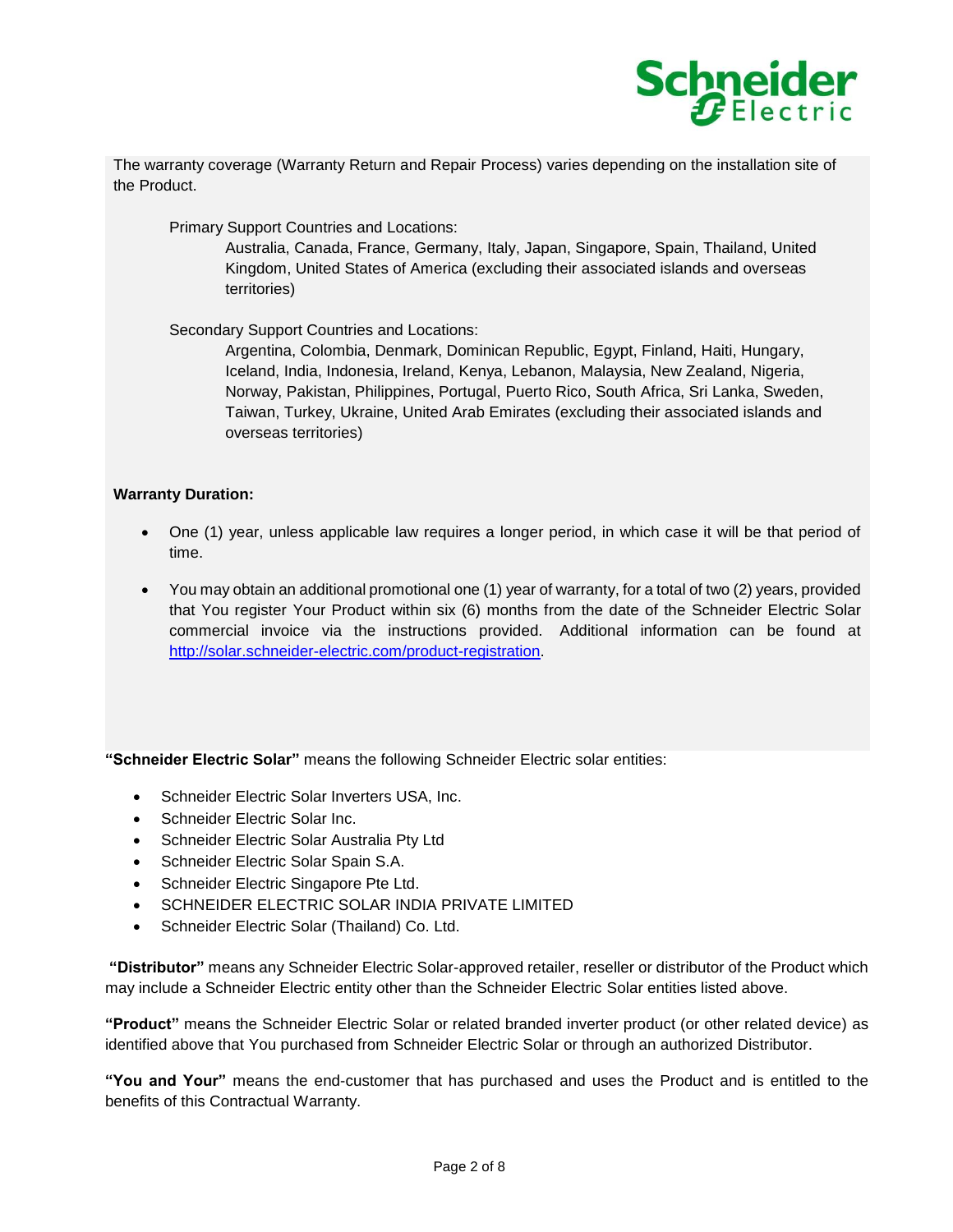

#### **1. Warranty Period and Coverage**

This Contractual Warranty is provided by Schneider Electric Solar and covers defects in workmanship and materials in Your Product. In the event You purchased the Product from a Distributor, this warranty period commences upon the date of shipment from Distributor to You. In the event You purchased the Product directly from Schneider Electric Solar, this warranty period commences ninety (90) days after the Product is shipped from Schneider Electric Solar. The warranty period expires on the same date either (a) one (1) year later or (b) if You properly registered Your Product as specified above, two (2) years later, unless otherwise agreed in writing (the "Warranty Period"). This Contractual Warranty, with prior written notice, is transferable to subsequent owners but only for the unexpired portion of the Warranty Period.

This Contractual Warranty does not cover and Schneider Electric Solar is not responsible for labor costs arising from or expenses related to the removal of defective Product(s) and the installation of replacement Product(s).

### **2. Warranty Claims**

If Your Product becomes defective and You notify Schneider Electric Solar of such defect within the Warranty Period, Schneider Electric Solar will, at its sole discretion, either (i) repair the defective Product or (ii) replace with new, reconditioned parts or similar parts of equivalent depreciated value, provided that Schneider Electric Solar through inspection establishes the existence of such a defect which is covered by this Contractual Warranty. If Schneider Electric Solar elects to perform any onsite warranty services, Schneider Electric Solar requires a site escort (arranged and paid for by You) for all such warranty services. Accordingly, if Schneider Electric Solar elects to perform such on-site warranty servicing, You will need to provide Schneider Electric Solar with the relevant contact information for Your site escort for scheduling purposes. Alternatively, Schneider Electric Solar may elect, at its sole discretion, to provide You with cash compensation equal to the Product's value depreciated by the number of years of operation under the Warranty Period.

If Schneider Electric Solar repairs or replaces a Product, its warranty continues for the remaining portion of the original Warranty Period or ninety (90) days from the date of the repair or return shipment to the customer whichever is greater. All replaced Products and all parts removed from repaired Products become the property of Schneider Electric Solar.

#### **3. Warranty Limitations**

l

This Contractual Warranty does not warrant uninterrupted or error-free operation of the Product or cover normal wear and tear of the Product or costs related to the removal, installation, or troubleshooting of the customer's electrical systems. The warranty claims that relate to damages, failures or defects caused by any of the following factors are not covered by this Contractual Warranty:

• Failure to commission the Product within twenty-four (24) months<sup>1</sup> from the date of the Schneider Electric Solar commercial invoice,

 $1$  The Product may need to be charged, recharged or reconditioned to restore the internal properties of the Product's capacitor if it has not been operated for an extensive period of time in which case You will be responsible for all applicable fees and costs of such restorative services. If You plan to store the Product prior to commissioning or to depower the Product after commissioning, please review the storage instructions and guidelines within the Owner's Guide.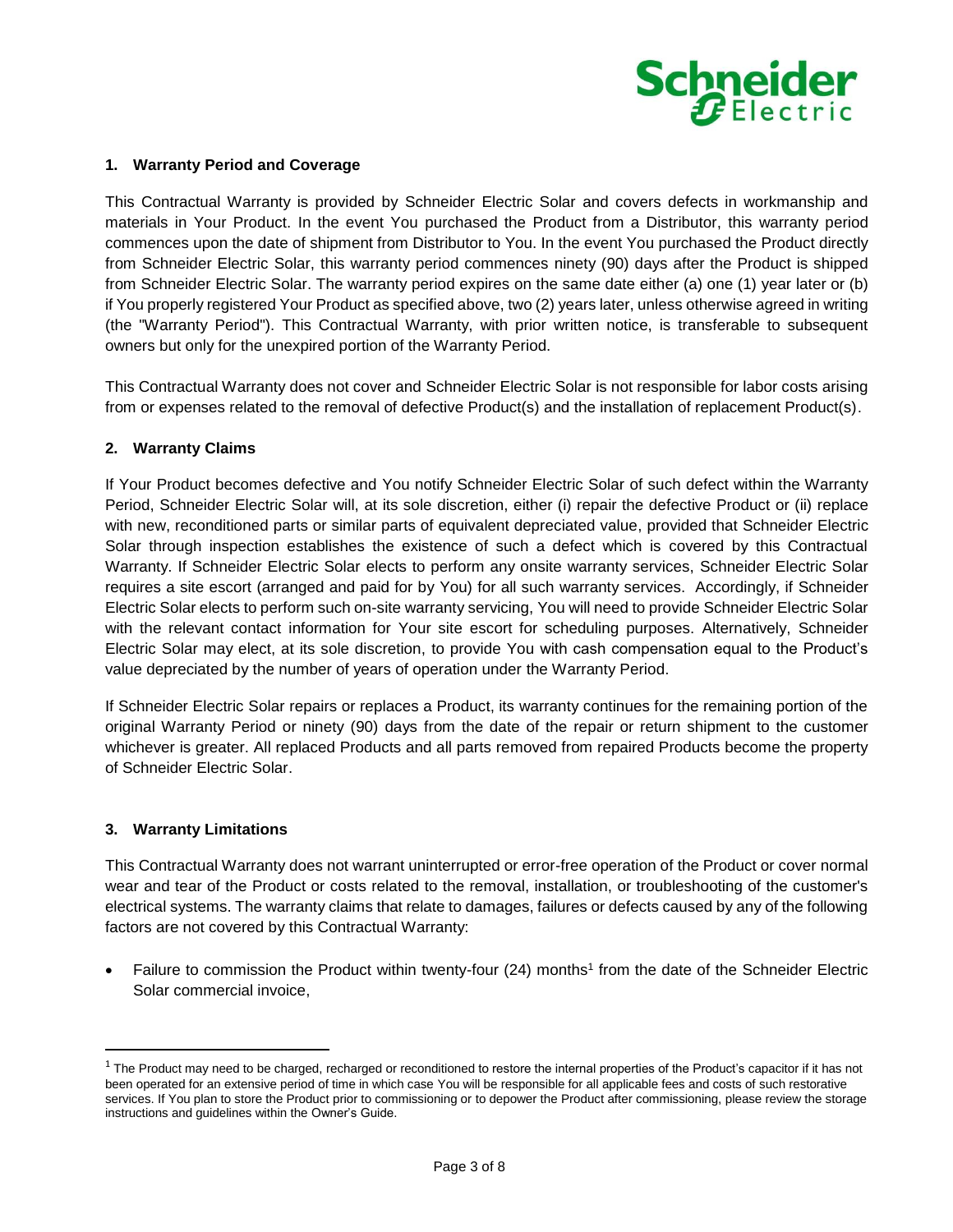

- If the Product has been commissioned and shut down or depowered for a period in excess of twenty-four (24) months,
- Improper use or non-compliance with installation, commissioning, operation or maintenance instructions (e.g., the Owners Guide, the Installation Guide),
- Unauthorized commissioning, modifications, changes or attempted repairs,
- Vandalism or destruction through external influences including damages caused by persons or animals,
- Use in an unsuitable environment, including any environment or location that causes excessive wear and tear or that is difficult or unsafe for Schneider Electric Solar representatives to access,
- Insufficient ventilation,
- Installation in a corrosive environment including, for example, an environment in which the Product is exposed to acid rain, hydrogen sulfide or excessive salt in the air (except for any such exposure to environmental conditions that Your Product was specifically designed to withstand as indicated in the applicable specifications for Your Product),
- Failure to observe applicable safety standards and regulations,
- Damages during transportation or storage,
- Force majeure, examples include, but not limited to: fire, flood, earthquakes, storm damage, overvoltage and lightning strikes
- Exposure to fire, water, snow, moisture, or liquid ingress or sand (except for any such exposure to environmental conditions that Your Product was specifically designed to withstand as indicated in the applicable specifications for Your Product),
- Used as a component part of another product expressly warranted by another manufacturer,
- If the original identification (trade-mark, serial number, QR code) markings have been defaced, altered, or removed,
- Consumable components of any type are not covered by this Contractual Warranty, including but not limited to fuses, and surge arrestors,
- Cosmetic shortcoming which do not impair the use of the Product for the intended purpose i.e. supply of energy.

Warranty claims also exclude:

- Damages arising due to the fact that the use of the Product for the intended purpose is no longer possible or only possible with restrictions as a result of amendments to the statutory provisions applicable to the operation of the Product made after the delivery of the Product,
- Compensation for damages related to loss of power production or business operation or any expenses incurred by customer towards repair, removal and/or replacement of the Product (including but not limited to labor, transportation, temporary power),
- Costs or damages arising from changes to existing PV systems, building installations or other site changes,
- Additional costs and expenses (e.g. shipping costs, travel, accommodation, meals, etc.) outside of the primary support countries as defined.
- Any Products that are damaged during shipment, and
- This warranty only applies to defects in workmanship and materials which does not include claims involving regulatory compliance. To make sure Your Product meets the applicable regulatory requirements which are in place at the time of purchase, please see the applicable Product Manuals and/or Your sales contract.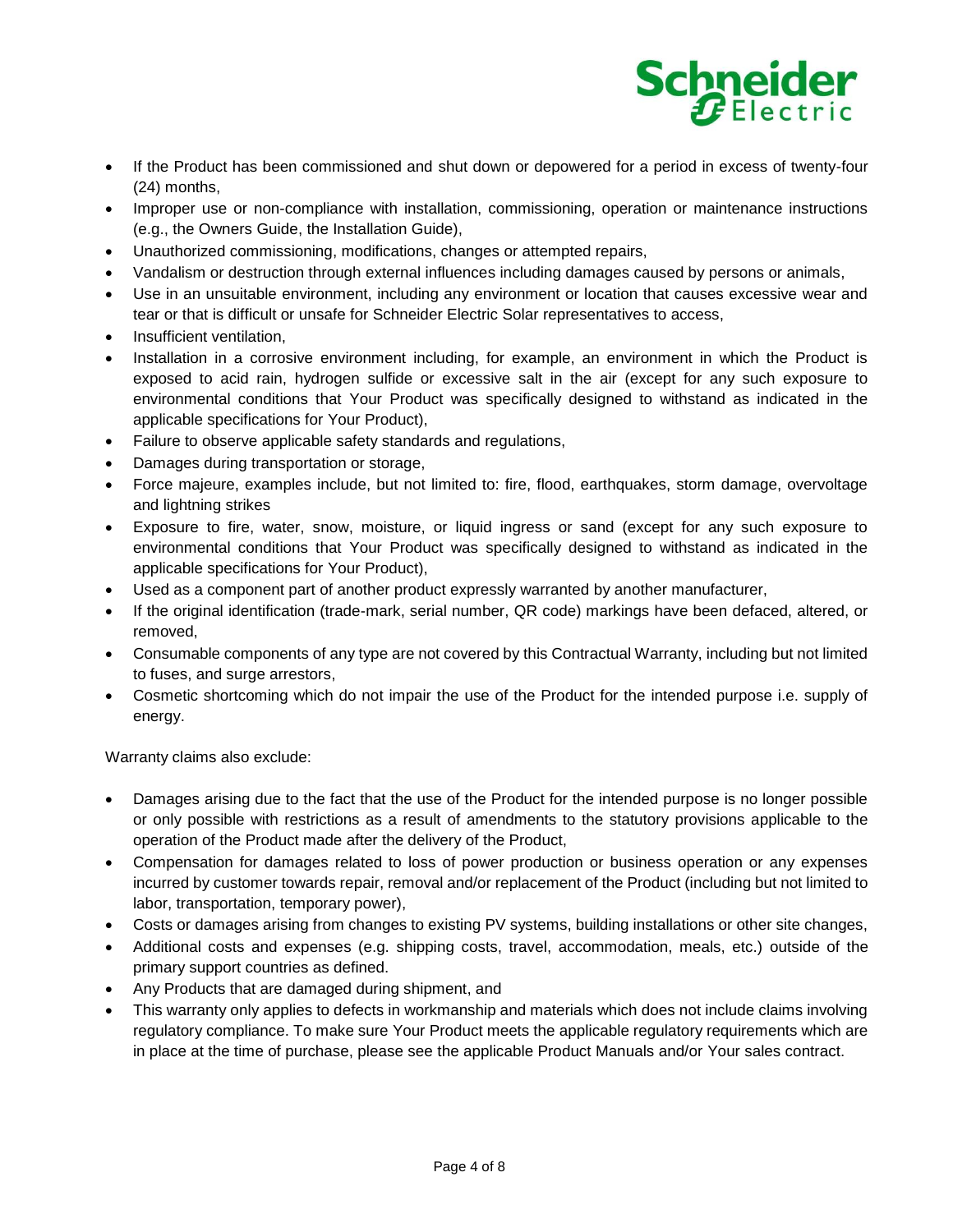

#### **4. Warranty Return and Repair Process**

(A) If Your Product was purchased and installed in a Primary Support Country (defined above)

Contact Schneider Electric Solar with a brief description of the error to evaluate and troubleshoot the issue while the Product is in the field, as many problems can be solved with remote guidance. Schneider Electric Solar Primary Support Countries are the countries defined above, excluding their associated islands and overseas territories.

(B) If Your Product was installed in any Secondary Support Country (defined above)

Contact Your Distributor with a brief description of the error to evaluate and troubleshoot the issue while the Product is in the field, as many problems can be solved with remote guidance. Your Distributor may be responsible for the warranty return and repair including the return material authorization ("RMA") process as set forth below if it is determined You require a replacement Product or parts. For such warranty claims for Products installed in any Secondary Support Country, Your Distributor will be responsible for any logistic costs arising out of the delivery of the replacement Product or parts and the return of the defective Product or parts, including, but not limited to, packaging, transportation, export certifications, inspections, taxes, and customs duties costs for both the replacement Product or parts and the returned Product or parts to and from the Schneider Electric Solar designated facility ("**Warranty Logistic Costs**"). Accordingly and to the maximum extent allowed by applicable law, if such Distributor, fails, refuses or is unable (for whatever reason) to assume full responsibility for the warranty return and repair process and/or for the Warranty Logistic Costs, then You shall be responsible for all such Warranty Logistic Costs.

(C) If Your Product was installed in any other country (not included in the list of Primary or Secondary Support Country)

Contact Your Distributor with a brief description of the error to evaluate and troubleshoot the issue while the Product is in the field, as many problems can be solved with remote guidance. Your Distributor may be responsible for the warranty return and repair including the return material authorization ("RMA") process as set forth below if it is determined You require a replacement Product or parts. For such warranty claims for Products installed in any other country (not included in the list of Primary or Secondary Support Country):

- i) You will be responsible for the Warranty Logistics Costs from the installation facility to the Distributor's Location to whom they have bought the Product; and
- ii) Your Distributor will be responsible for the Warranty Logistics Costs to and from the Schneider Electric Solar designated facility. Accordingly and to the maximum extent allowed by applicable law, if such Distributor, fails, refuses or is unable (for whatever reason) to assume full responsibility for the warranty return and repair process and/or for the Warranty Logistic Costs, then You shall be responsible for all such Warranty Logistic Costs to the Schneider Electric Solar designated facility

Please have Your Owner's Manual ready for reference and be prepared to supply: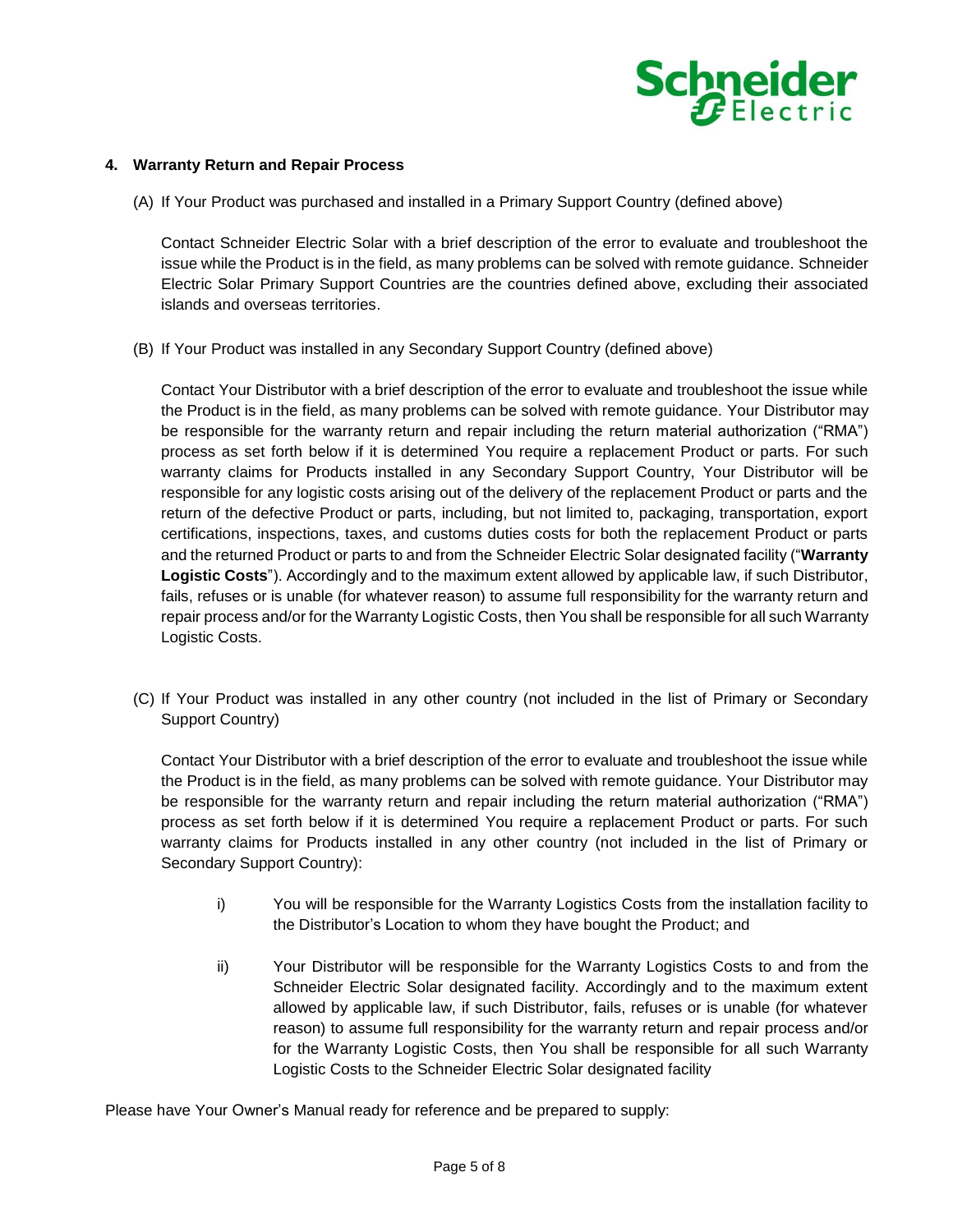

- o The serial number and part number of Your Product
- o A copy of Your dated commercial invoice
- $\circ$  Information about the installation and commissioning or inspection certificate
- o Information about the failure

**Schneider Electric Solar or designated service provider reserves the right to refuse exchange requests for lack of proper documentation and information**.

# **i. Return Material Authorization (RMA) for defective Products Installed in Primary Support Countries**

After attempts to correct the problem remotely with Your assistance and if the Product must be returned to Schneider Electric Solar or designated service provider for replacement or repair, You must obtain a Return Material Authorization (RMA) number and the correct return center "Ship to" address. **Product shipments will be refused and returned at Your expense if they are unauthorized or returned without an RMA number.**

# **ii. Once an RMA has been issued for exchange for defective Products Installed in Primary Support Countries**

Schneider Electric Solar or designated service provider, at its sole discretion, will ship an equivalent replacement Product to You. The allegedly defective Product must be returned in the same transport packaging that the replacement product was provided in. The defective Product must be shipped back to Schneider Electric Solar within **ten (10)** working days after receiving the replacement Product. If Schneider Electric Solar does not receive the Product within this timeframe, the Product cost will be billed back to You (including shipping costs, handling fees and if applicable all taxes, duties and tariffs).

# **Specific Information Regarding Warranty Coverage**

When Products are installed in a Schneider Electric Solar Primary Support Country, the Contractual Warranty includes repair or replacement Products or parts, transportation costs, export certifications, and inspection. However, since Schneider Electric Solar does not have supply chain or services presence in countries outside of the Primary Support Countries, if the installation site is in a Schneider Electric Solar Secondary Support Country, to the maximum extent allowed by applicable law, either Your Distributor or (if such Distributor refuses, fails or is unable) You are responsible for all Warranty Logistic Costs as set forth above.

Visually evident damage caused by shipping or mishandling is to be reported to the freight carrier within twentyfour (24) hours. Shipping damage is the responsibility of the freight carrier, not Schneider Electric Solar and should always be duly noted with the freight carrier prior to accepting and signing for the Product.

#### **5. Invalid Warranty Claim**

If the allegedly defective Product that is returned to Schneider Electric Solar (or service partner) pursuant to this Warranty Statement is found by Schneider Electric Solar to be free of defects, Schneider Electric Solar will charge a flat-rate inspection charge for each Product of €235, plus any Warranty Logistics Costs incurred by Schneider Electric Solar. In the event that Schneider Electric Solar ships a replacement Product to You before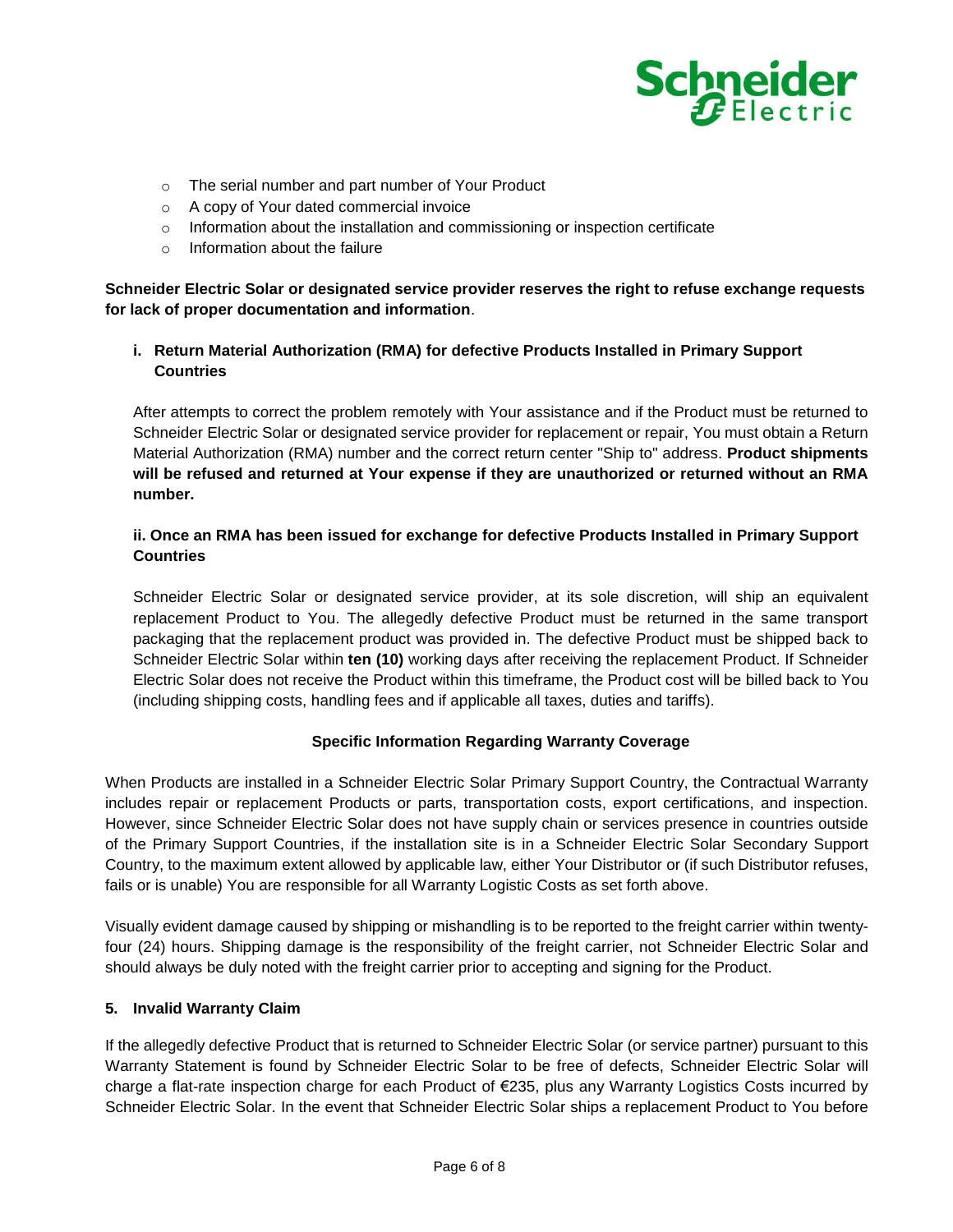

its inspection and thereafter determines the alleged defective Product to be defect free based on its inspection, Schneider Electric Solar will (i) return the defect free Product to You and (ii) charge You for the replacement Product.

## **6. Disclaimer of Implied and Other Warranties and Limitation of Liability**

THIS CONTRACTUAL WARRANTY IS THE SOLE AND EXCLUSIVE WARRANTY PROVIDED BY SCHNEIDER ELECTRIC SOLAR IN CONNECTION WITH YOUR SCHNEIDER ELECTRIC SOLAR PRODUCT AND IS, WHERE PERMITTED BY LAW, IN LIEU OF ALL OTHER WARRANTIES, CONDITIONS, GUARANTEES, REPRESENTATIONS, OBLIGATIONS AND LIABILITIES, EXPRESS OR IMPLIED, STATUTORY OR OTHERWISE IN CONNECTION WITH THE PRODUCT, HOWEVER ARISING (WHETHER BY CONTRACT, TORT, NEGLIGENCE, PRINCIPLES OF MANUFACTURER'S LIABILITY, OPERATION OF LAW, CONDUCT, STATEMENT OR OTHERWISE), INCLUDING WITHOUT RESTRICTION ANY IMPLIED WARRANTY OR CONDITION OF QUALITY, MERCHANTABILITY, MERCHANTABLE QUALITY, OR FITNESS FOR A PARTICULAR PURPOSE.

ANY IMPLIED WARRANTY OR CONDITION OF MERCHANTABILITY, MERCHANTABLE QUALITY OR FITNESS FOR A PARTICULAR PURPOSE TO THE EXTENT REQUIRED UNDER APPLICABLE LAW TO APPLY TO THE PRODUCT SHALL BE LIMITED IN DURATION TO THE PERIOD STIPULATED UNDER THIS CONTRACTUAL WARRANTY.

### **LIMITATION OF LIABILITY**

WHERE APPLICABLE LAW ALLOWS AND DOES NOT PROHIBIT OR RESTRICT SUCH LIMITATION, SCHNEIDER ELECTRIC SOLAR'S LIABILITY FOR ANYTHING RELATING TO THIS PRODUCT SHALL BE LIMITED TO THE PRICE PAID FOR THE PRODUCT.

TO THE MAXIMUM EXTENT ALLOWED BY APPLICABLE LAW, IN NO EVENT WILL SCHNEIDER ELECTRIC SOLAR BE LIABLE FOR: (A) ANY SPECIAL, INDIRECT, INCIDENTAL OR CONSEQUENTIAL DAMAGES, INCLUDING LOST PROFITS, LOST REVENUES, FAILURE TO REALIZE EXPECTED SAVINGS, OR OTHER COMMERCIAL OR ECONOMIC LOSSES OF ANY KIND, EVEN IF SCHNEIDER ELECTRIC SOLAR HAS BEEN ADVISED, OR HAD REASON TO KNOW, OF THE POSSIBILITY OF SUCH DAMAGE; AND/OR (B) ANY DAMAGE OR INJURY ARISING FROM OR AS A RESULT OF MISUSE OR ABUSE, OR THE INCORRECT INSTALLATION, INTEGRATION OR OPERATION OF THE PRODUCT BY PERSONS NOT AUTHORIZED BY SCHNEIDER ELECTRIC SOLAR.

# **EXCLUSIONS AND CLARIFICATIONS**

THE CONTRACTUAL AND/OR STATUTORY WARRANTY OBLIGATION OF THE PRODUCT SELLER AND YOUR CORRESPONDING STATUTORY WARRANTY RIGHTS WHICH MAY NOT LAWFULLY BE EXCLUDED OR LIMITED ARE NOT AFFECTED BY THIS CONTRACTUAL WARRANTY. FURTHERMORE, SHOULD THIS CONTRACTUAL WARRANTY VIOLATE ANY NATIONAL, STATE, PROVINCIAL OR OTHER GOVERNMENTAL STATUTORY RIGHTS WHICH MAY NOT LAWFULLY BE EXCLUDED OR LIMITED AND WHICH GRANT YOU ANY RIGHTS IN ADDITION TO THE CONTRACTUAL WARRANTY, THEN SUCH STATUTORY RIGHTS SHALL NOT BE AFFECTED BY THE PROVISIONS OF THIS CONTRACTUAL WARRANTY.